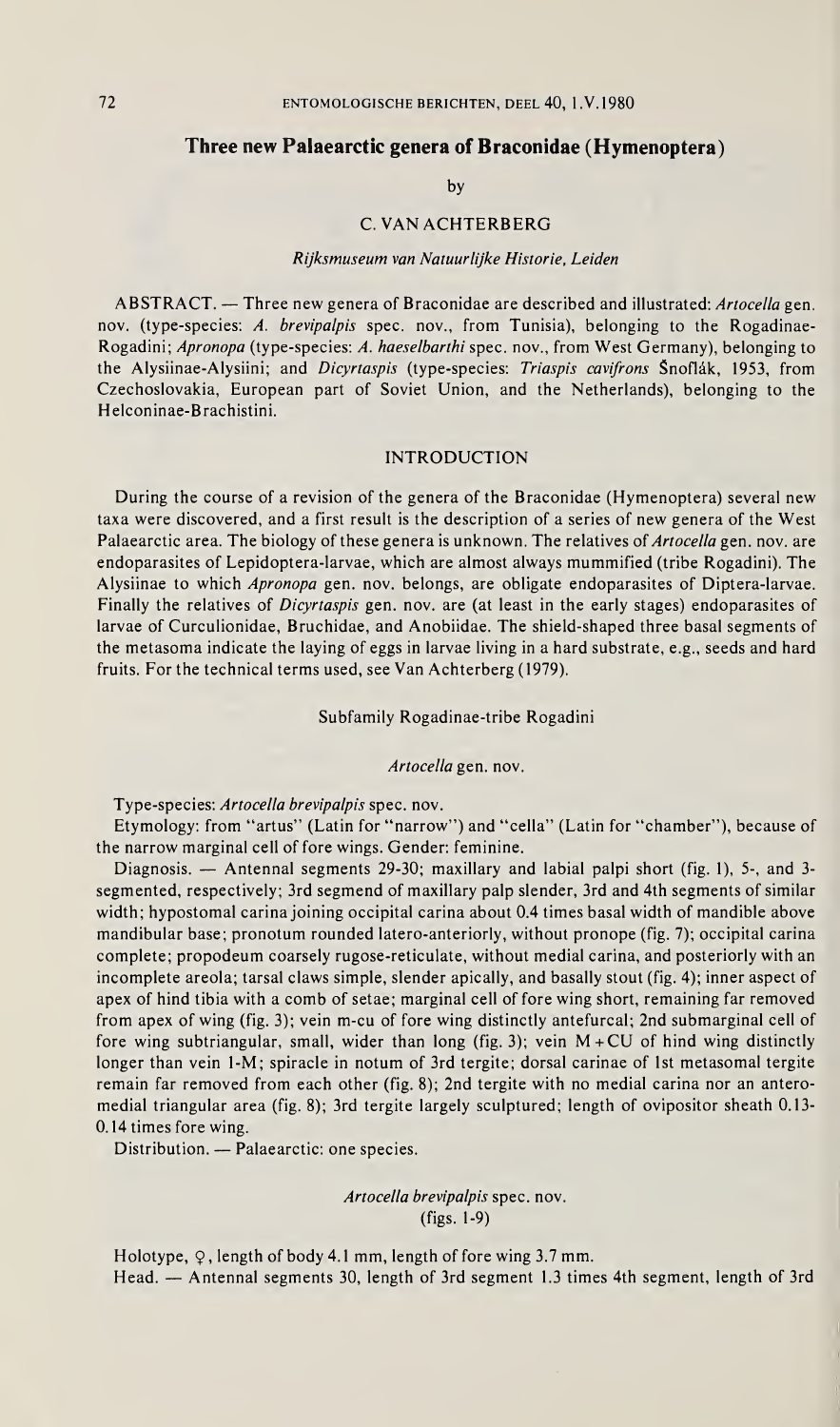

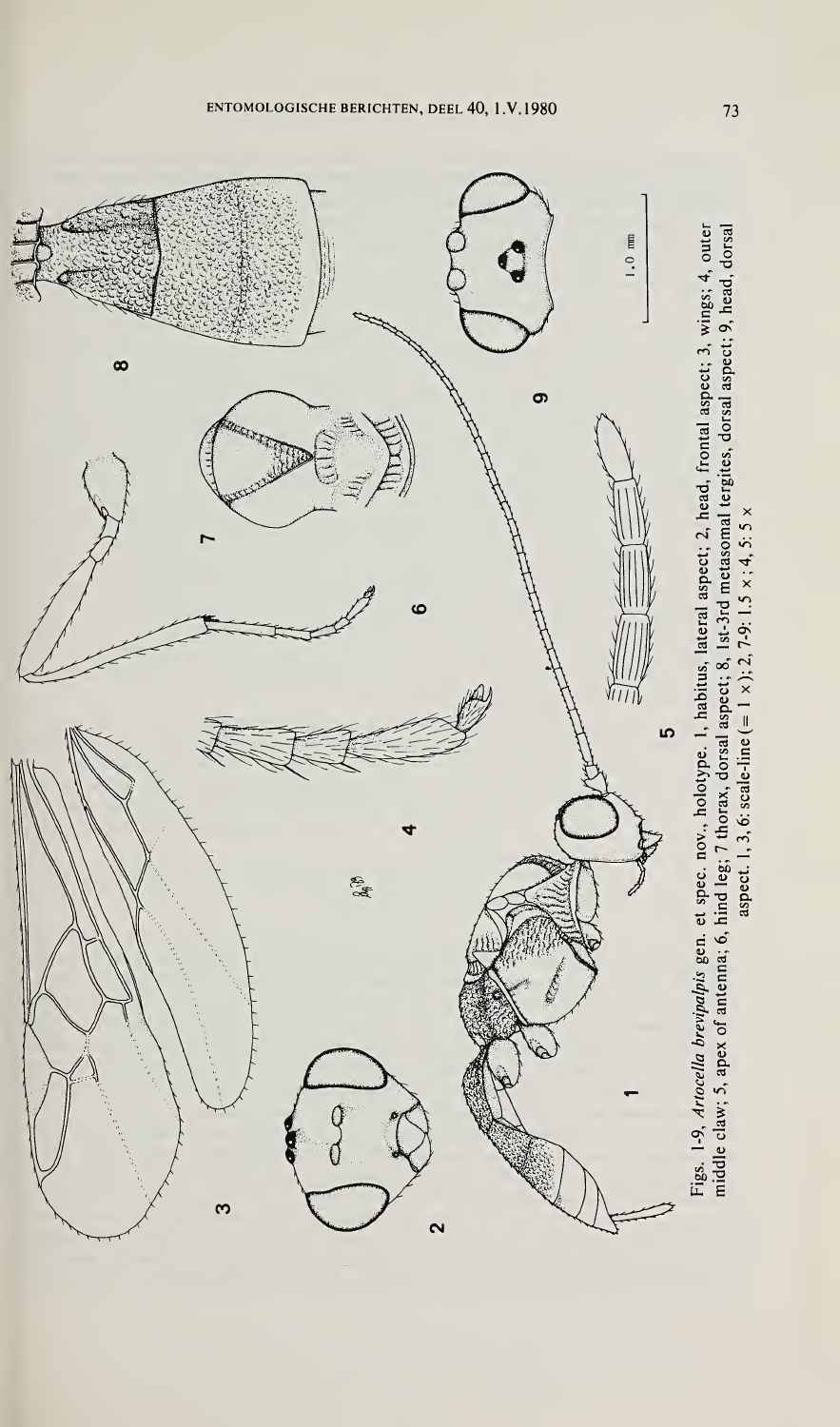and 4th segments 3.6 and 2.8 times their width, respectively; penultimate segment of antenna 2.4 times its width (fig. 5); lateral aspect of scapus truncate apically, its dorsal aspect oblique apically; apical segment of antenna without spine apically; palpi slender, length of maxillary palp 0.5 times height of head; eye glabrous, immarginate, except for a slight emargination of the inner margin (fig. 2); dorsal length of eye 3.1 times temple; temple punctulate, directly narrowed posteriorly (fig. 9); POL :  $\varnothing$  ocellus : OOL = 5 : 3 : 8; frons weakly convex and punctulate laterally, smooth and depressed medially; vertex convex and punctulate; face punctulate, shiny, distinctly convex only below antennal sockets; anterior tentorial pits small, deep; clypeus convex, smooth, narrow, and far removed from eyes (fig. 2); apical margin of clypeus concave, not differentiated from clypeus; epistomal suture complete; labrum concave; occipital flange distinct; length of malar space 0.9 times basal width of mandible; malar suture absent; mandible robust, triangular, twisted apically, and both teeth robust, of equal length.

Mesosoma. — Length of mesosoma 1.5 times its height; antescutal depression absent, except for a narrow and shallow suture; side of pronotum largely rugose (fig. 1); pronotum with a lamella anteriorly; prepectal carina complete, remaining removed from anterior margin of mesopleuron; epicnemial area rugose dorsally, largely smooth ventrally; precoxal suture only medially distinctly impressed, superficially rugose (fig. 1); rest of mesopleuron smooth; pleural suture narrowly and finely crenulate; episternal scrobe deep and long; metapleural flange medium-sized, lamelliform, and rounded apically; metapleuron rugose, its pit near the anterior margin of the metapleuron (fig. 1); notauli distinct, completely rugose, and posteriorly united (fig. 7); mesoscutal lobes rather flat, densely punctulate, setose, and shiny; scutellar suture wide, rather shallow, and with 6 weak longitudinal carinae (fig. 7); scutellum rather flat, punctulate; side of scutellum rugose; metanotum with a medial carina in its anterior half, not protruding, and posterior half flat and smooth (fig. 7); posterior part of propodeum not separated from its anterior part; propodeal spiracle round, in front of middle of propodeum; propodeal tubercles absent; antepropodeal depression rather narrow.

Wings. — Fore wing: 1st discal cell petiolate anteriorly;  $r : 3-SR : SR1 = 4 : 1 : 26; 1-SR + M$ sinuate; SRI basally straight, apically curved towards wing margin (fig. 3); cu-a medium-sized, postfurcal, and straight;  $1 - CU1$  :  $2 - CU1 = 4$  : 16; 1st subdiscal cell closed, CU1b shorter than 3-CU1; parastigma narrow, medium-sized (fig. 3); 2-SR :  $3-SR$  :  $r-m = 8:1:7; 2-RI$  absent; 1-R1 longer than maximum height of marginal cell. Hind wing: cu-a medium-sized, somewhat reclivous (fig. 3);  $M + CU$  : 1- $M = 22$  : 16;  $m + cu$  present, unsclerotized; SR almost straight, unsclerotized; marginal cell parallel-sided.

Legs. — Hind coxa smooth; length of femur, tibia, and tarsus of hind leg 5.1, 10.8, and 7.1 times their width, respectively; length of hind tibial spurs 0.25 and 0.20 times their basitarsus, straight, and setose.

Metasoma. — Length of 1st tergite equal to its apical width, its surface coarsely reticulaterugose (fig. 8); 1st tergite medio-basally flat and finely rugose, rest distinctly convex; dorsal carinae of 1st tergite present in basal third, not united; glymma shallow anteriorly; laterope absent; dorsope small, rather shallow (fig. 8); 2nd tergite and main part of 3rd tergite finely and densely reticulate-rugose, rest of 3rd tergite smooth; spiracles of 2nd and 3rd tergite just in the notum; rest of metasoma depressed and smooth, except for the base of the 4th tergite, which is transversely aciculate; metasomal setae spread, short; 2nd tergite with sharp lateral crease; ovipositor straight, apex slender, simple; length of ovipositor sheath 0.13 times fore wing, widened submedially (fig. 1); hypopygium medium-sized, truncate apically.

Colour. — Brownish-yellow; palpi, and wing veins brown; pterostigma light brown, but near its margins infuscated; antenna (except for scapus, pedicellus, and annellus), main part of stemmaticum, propodeum, and main part of 1st tergite, dark brown; tarsi and apices of tibiae infuscated; wing membrane hyaline.

Holotype in Rijksmuseum van Natuurlijke Historie, Leiden: "Hergla, Gvt. Sousse, Tunesie, 27.9.77, leg. Linsenmair". Paratype:  $1 \varphi$ , same collection and label data, but collected 12.ix.1977. Length of fore wing 3.2 mm; length of body 3.5 mm; length of ovipositor sheath 0.14 times fore wing; antennal segments 29; colour and sculpture as in holotype.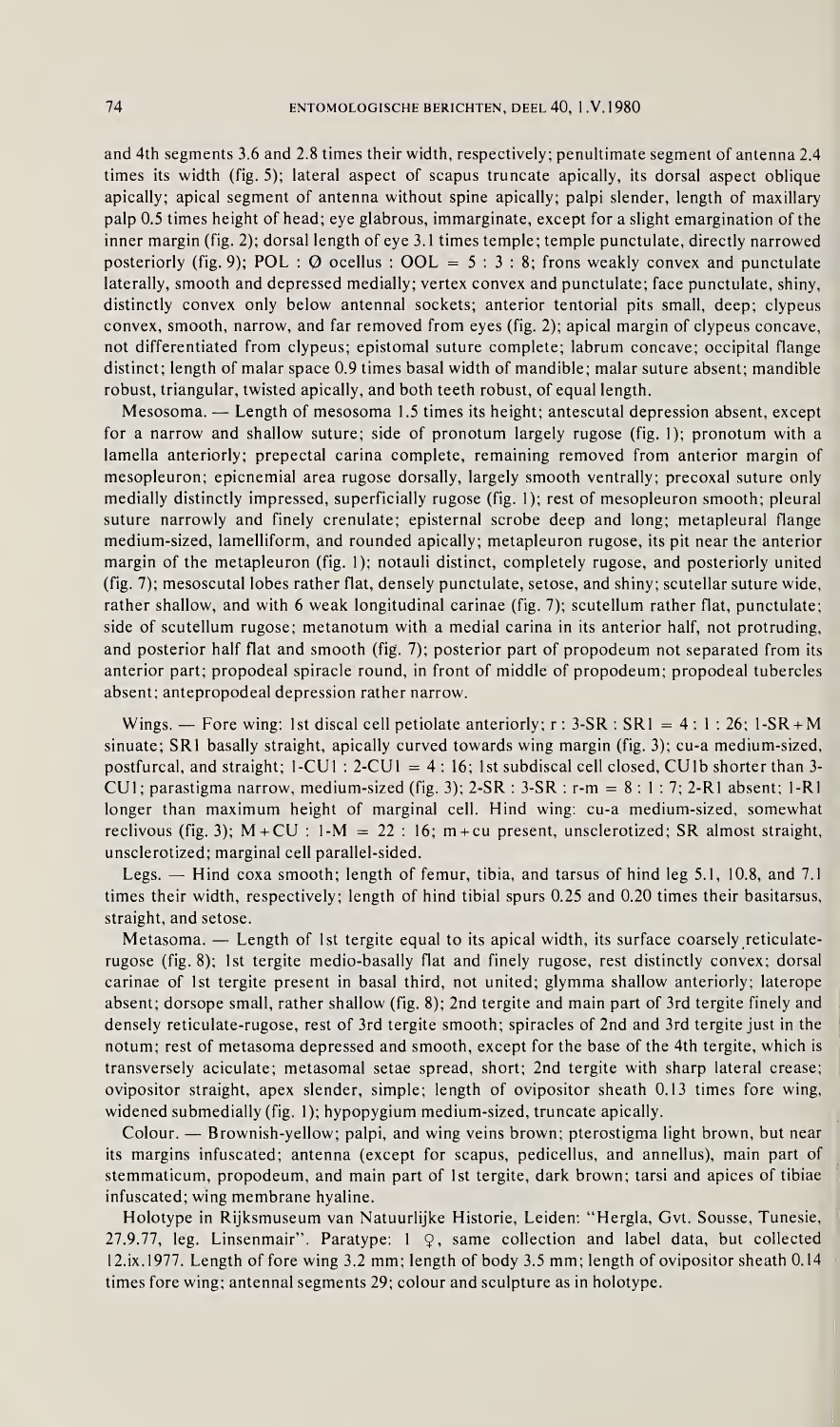Note. Artocella gen. nov. is most closely related to Oncophanes Foerster, 1862, and to Clinocentrus Haliday, 1833. Artocella is easily separable by the short marginal cell and the subtriangular 2nd submarginal cell of fore wing, and the short, 5-segmented maxillary palp. In both the other genera the marginal cell is long, the 2nd submarginal cell is parallel-sided, distinctly longer than wide, and the maxillary palp is medium-sized and 6-segmented.

# Subfamily Alysiinae-tribe Alysiini

#### Apronopa gen. nov.

### Type-species: Apronopa haeselbarthi spec. nov.

Etymology: from "a" (Greek for "not, without") and "pronope" (Greek name I use for the medial pit of the pronotum), because of the lack of the pronope. Gender: feminine.

Diagnosis. — Antennal segments 23; 3rd antennal segment longer than 4th segment; eyes glabrous; anterior tentorial pits remain far removed from eyes (fig. 17); malar space without groove to the eyes; mandible robust (figs. 14, 19), without protruding ventral lamella, with three teeth, between 1st and 2nd tooth no additional tooth, 3rd tooth wide, lobe-shaped, with full sight on 3rd tooth its width is equal to half width of mandible, and it is somewhat shorter than 2nd tooth (fig. 19); pronope absent; precoxal suture absent, except for a shallow depression (fig. 10); notauli absent posteriorly; mesoscutum without pit or groove posteriorly (fig. 21); metanotum rounded, not protruding dorsally (fig. 10); pterostigma sublinear (fig. 13), not differentiated from 1-R1; vein 1-SR of fore wing long (fig. 13); vein 3-SR of fore wing longer than vein 2-SR; 1st subdiscal cell of fore wing closed, CUlb present, and subequal to 3-CU1 (fig. 16); vein m-cu of fore wing far post-furcal, converging to vein 1-M posteriorly; vein M +CU1 of fore wing mainly sclerotized (fig. 13); vein m-cu of hind wing absent; vein  $M + \mathbb{C}\mathbb{U}$  of hind wing much longer than vein 1-M (fig. 13); hind coxa smooth; tarsal claws slender, sligthtly curved, and basally scarcely widened (fig. 11); dorsal carina of 1st tergite absent (fig. 22); 1st tergite without dorsope; 2nd tergite finely longitudinally striate medially (fig. 22); setae of 3rd and following tergites in one row per tergite, only 1st and 2nd tergite irregularly setose; ovipositor up-curved, subapically strongly widened (fig. 23), and with two small teeth ventrally; length of ovipositor sheath 0.40- 0.41 times fore wing.

Distribution. — Palaearctic: one species.

# Apronopa haeselbarthi spec. nov. (figs. 10-23)

Holotype,  $\varphi$ , length of body 2.5 mm, length of fore wing 2.9 mm.

Head. — Antennal segments 18, but apical segments missing (in both paratypes 23 (fig. 15)), length of 3rd segment 1.3 times 4th segment, length of 3rd and 4th segments 2.2 and 1.7 times their width, respectively; penultimate segment of  $\varphi$ -paratype 1.5 times its width and apical segment without apical spine (fig. 18); maxillarly and labial palpi 6-, and 4-segmented, respectively, however basal segments not easily visible; length of maxillary palp 0.5 times height of head; dorsal length of eye 1.6 times temple; temple smooth, subparallel-sided, rounded posteriorly (fig. 20); POL :  $\varnothing$  ocellus : OOL = 9 : 7 : 16; frons flat, smooth, without medial suture; vertex weakly convex, smooth, without distinct medial suture; face convex, smooth; anterior tentorial pits large, and deep (fig. 17); clypeus convex, and smooth; apical margin of clypeus differentiated from clypeus, straight, thin; epistomal suture complete, deep; occipital flange absent; length of malar space 0.1 times basal width of mandible; mandible slightly protruding dorsally (fig. 14), its 2nd tooth sharp apically, and both lateral teeth lobe-shaped (fig. 19); malar suture absent.

Mesosoma. — Length of mesosoma 1.1 times its height; antescutal depression absent; side of pronotum largely smooth, posteriorly narrowly crenulate; epicnemial area and rest of mesopleuron smooth; pleural suture almost absent, smooth; episternal scrobe medium-sized;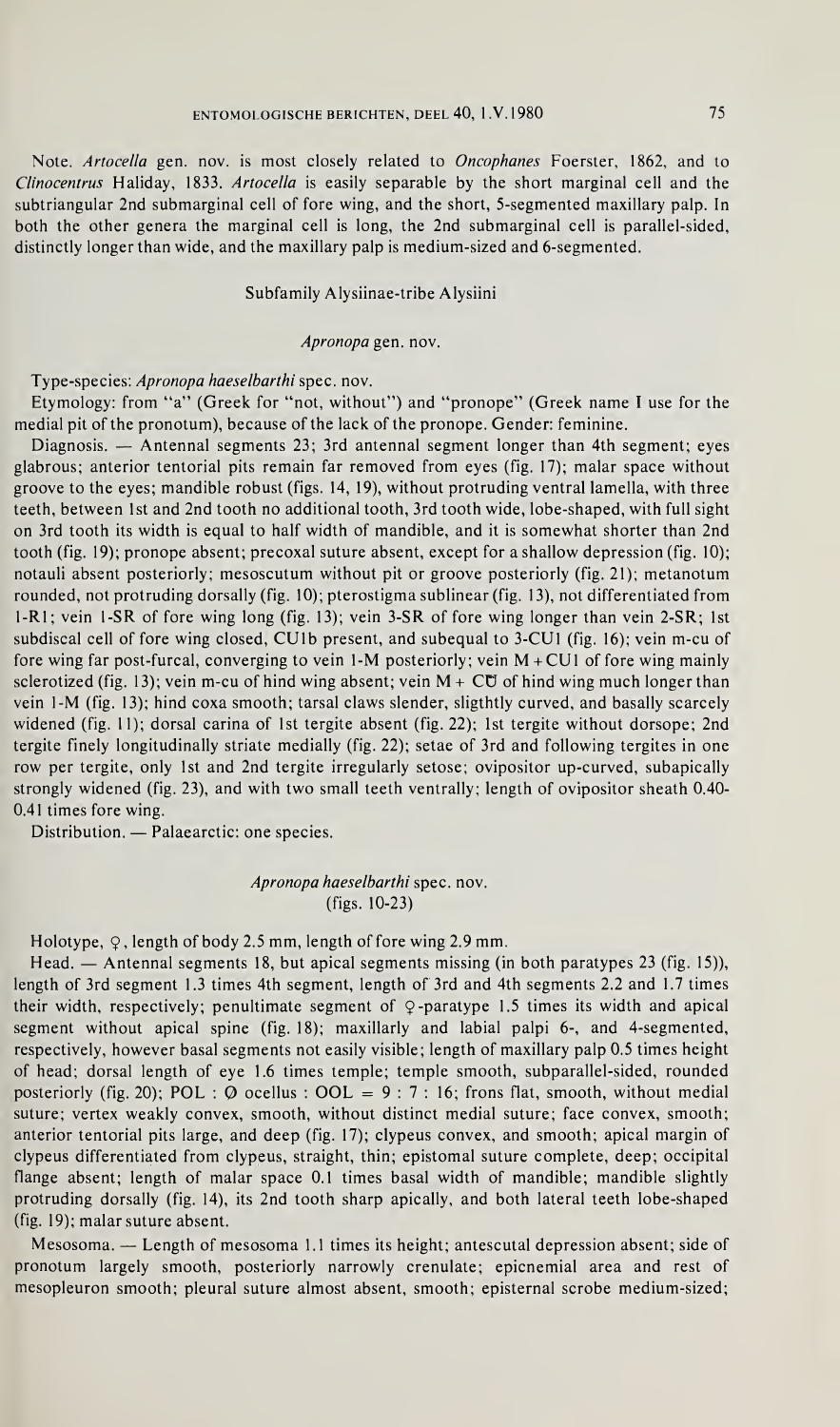

 $2.5 \times 15.17$ ,  $20-22$ :  $1.2 \times 18$ :  $2.7 \times 23$ :  $4 \times$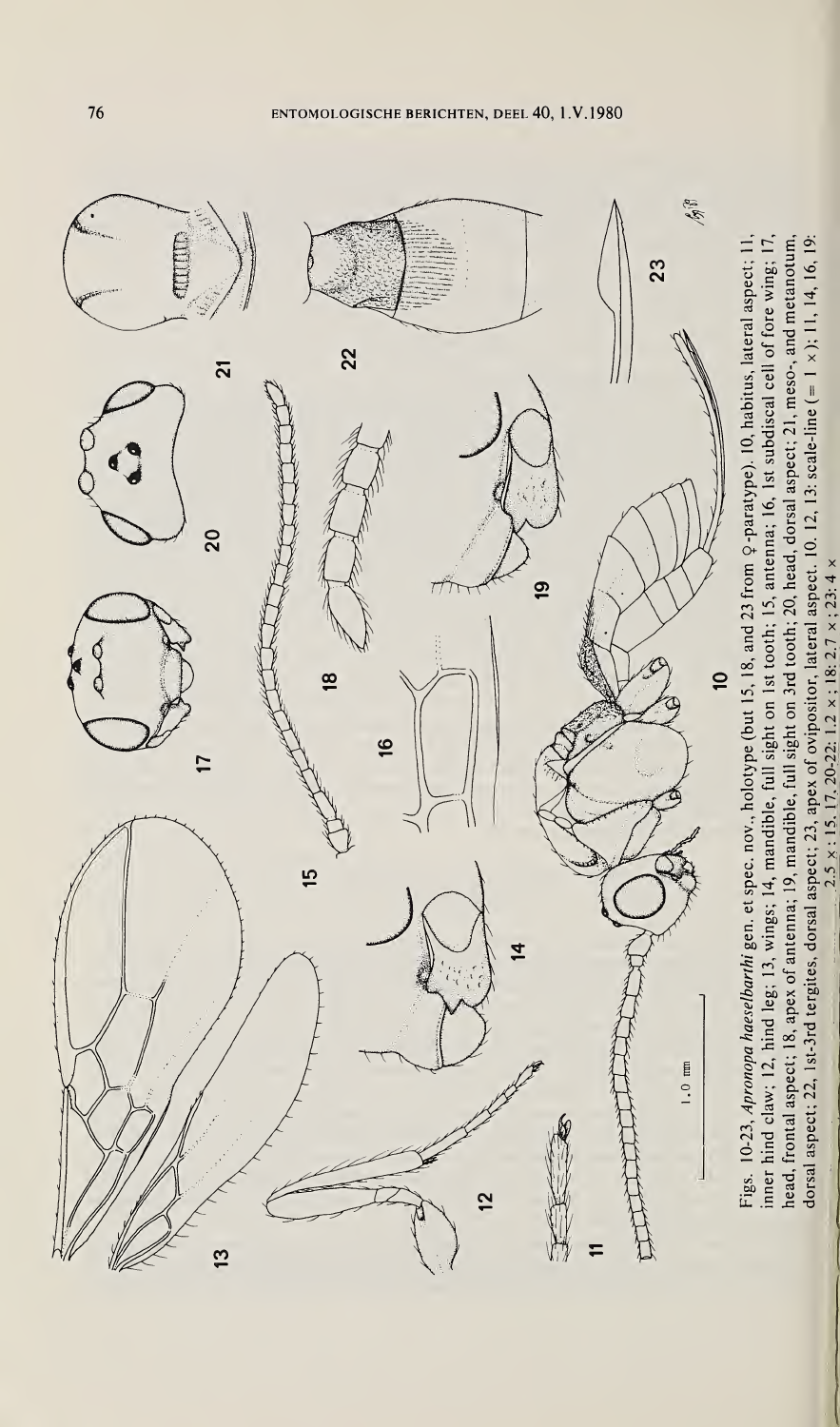metapleural flange absent, except for a narrow carina (fig. 10); metapleuron mainly smooth, rather narrow (fig. 10), ventrally with some rugae; only anterior half of notauli distinctly impressed, finely crenulate; mesoscutal lobes rather convex; medially glabrous, smooth; scutellar suture deep, wide, with 8 longitudinal carinae; scutellum smooth, convex, side of scutellum rugulose; medially metanotum without a carina (fig. 21); dorso-anterior part of propodeum very short, medially almost absent (fig. 10); medial carina absent, only with a weak irregular transverse carina anteriorly; posterior part of propodeum very long, oblique (fig. 10), largely rugulose, and without areola; propodeal spiracle small, round, situated in front of middle of propodeum; propodeal tubercle absent; antepropodeal depression narrow.

Wings. — Fore wing: 1st subdiscal cell long petiolate, rather transverse (fig. 13);  $r : 3-SR : SR1$  $= 9: 34: 92; 1-SR + M$  and SRI straight; cu-a postfurcal, medium-sized, straight; 1-CU1 : 2-CU1  $= 4:27$ ; fringe short; parastigma narrow, small;  $2-SR : 3-SR : r-m = 23:34:17$ ; subbasal cell apically (sub)parallel. Hind wing: cu-a short, straight;  $M + CU$  :  $1-M = 21$  : 6; SR unsclerotized, weakly curved, absent apically (fig. 13).

Legs. — Length of femur, tibia, and basitarsus of hind leg 4.1, 9.2, and 5.5 times their width, respectively; length of hind tibial spurs 0.3 times their basitarsus, subequal, slender.

Metasoma. — Length of 1st tergite equal to its apical width, its surface densely reticulaterugulose, only medio-anteriorly smooth, medio-basally almost flat, rest distinctly convex (fig. 22); glymma narrow anteriorly; laterope medium-sized, rather narrow, deep (fig. 10); 2nd and 3rd spiracles in epipleura; 2nd tergite laterally and apically, and 3rd tergite, smooth; rest of metasoma rather compressed; length of ovipositor sheath 0.41 times fore wing, slender; hypopygium rather large, truncate apically.

Colour. — Black; tegulae, clypeus, metapleuron, and pterostigma, dark brown; scapus, pedicellus, palpi, and legs, yellowish-brown; wing membrane (sub)hyaline.

Holotype in Haeselbarth Collection, München: "Dransfeld, B/12.6.66, Haeselb.". Paratypes: 1  $\varphi$  and 1  $\varphi$ , both labelled: "Schotten, Hessen, Fi., Streu, v.67"; according to Dr. Haeselbarth (in litt.) reared from litter collected in a Picea-forest near Schotten in the federal state of Hessen. The holotype was swept in a Pinus-Picea-forest with a dense and high layer of herbs (e.g. Mercurialis perennis, Aruncus silvester, Polygonatum verticillatum, etc.). So it seems likely that its host is associated with the Picea-forest community. The  $Q$ -paratype (Rijksmuseum van Natuurlijke Historie, Leiden) has the precoxal suture finely crenulate; length of fore wing 2.5 mm; length of body 2.0 mm, length of ovipositor sheath 0.40 times fore wing; length of 3rd antennal segment 1.4 times 4th segment; propodeum anteriorly largely smooth; and 2nd tooth of mandible almost as long as 3rd tooth. The  $\sigma$ -paratype (Haeselbarth Collection, München; allotype) has precoxal suture as  $\varphi$ -paratype, length of fore wing 2.4 mm; length of body 1.9 mm; length of 3rd antennal segment 1.2 times 4th segment; pterostigma as in  $\varphi$ ; 2nd tergite more coarsely striate; propodeum moderately rugulose.

Note. Apronopa gen. nov. resembles the genus Aspilota Foerster, 1862 because of the wing venation, the shape of the antenna and of the ovipositor, but differs by the absence of the dorsope and the dorsal carinae of the 1st tergite, the absence of the malar suture, the sculptured 2nd tergite, and mainly sclerotized vein  $M + CUI$  of fore wing. The new genus runs in existing keys to the Nearctic genus Oenonogastra Ashmead, 1900, but Apronopa differs by the closed 1st subdiscal cell of fore wing, the absence of the dorsal carinae of the 1st tergite, the shape of the pterostigma, the almost absent 2nd suture of the metasoma, and the upcurved ovipositor.

### Subfamily Helconinae-Tribe Brachistini

#### Dicyrtaspis gen. nov.

## Type-species: Triaspis cavifrons Snoflâk, 1953.

Etymology: from "dikyrtos" (Greek for "two-humped") and "aspis" (Greek for "shield", as used in Triaspis), because it is a Triaspis-like genus with two frontal humps. Gender: feminine. Diagnosis. — Antennal segments 25-28; length of 3rd antennal segment 0.8-0.9 times 4th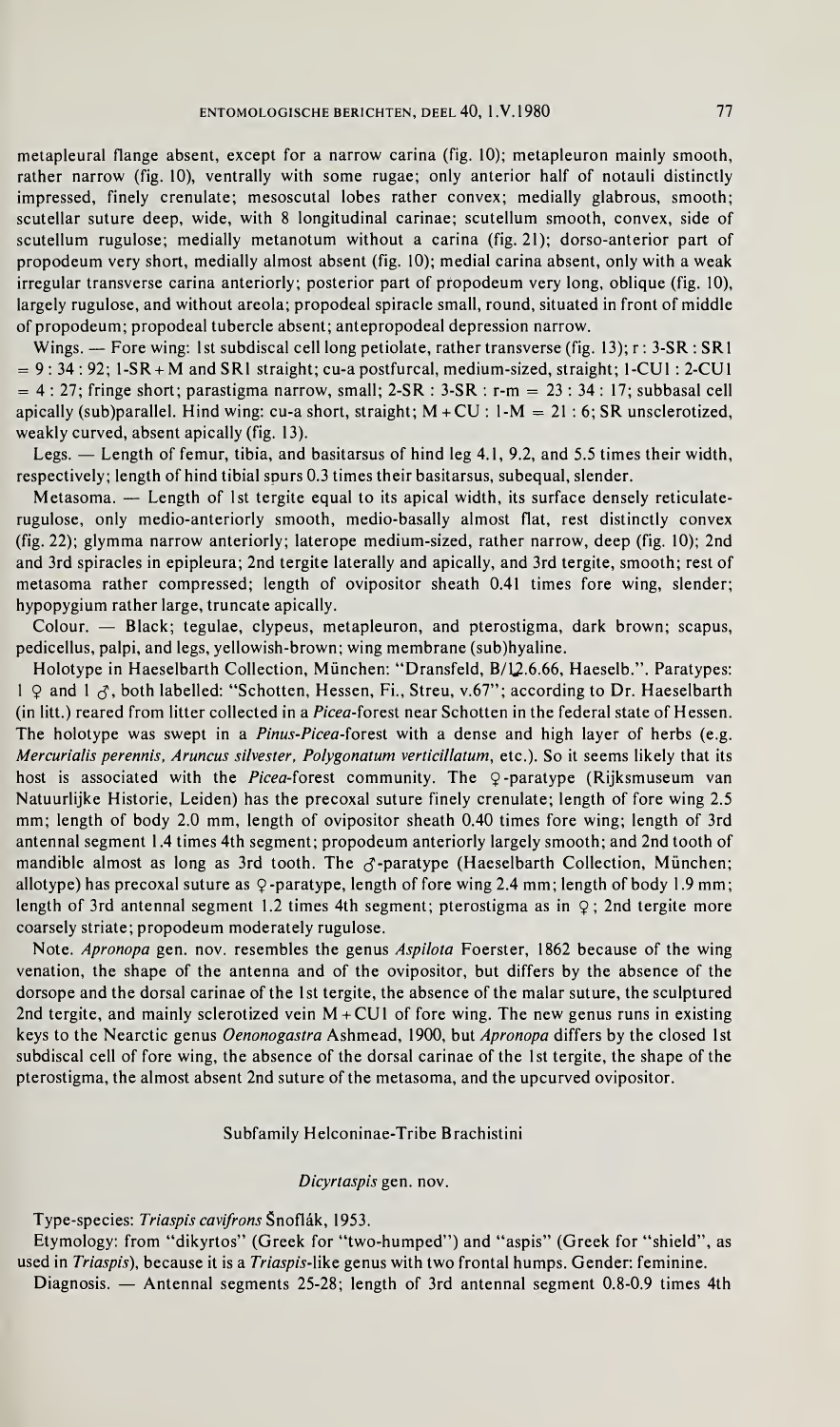segment; maxillary and labial palpi 6-, and 4-segmented, respectively, slender (fig. 24), only 3rd labial palpsegment somewhat widened; hypostomal carina joining occipital carina ca. 1.3 times basal width of mandible above mandibular base; occipital carina complete; eyes glabrous, immarginate; frons medially deeply concave, and smooth, laterally with a pair of punctate tubercles (calli; figs. 26, 28); ventral margin of clypeus straight medially, without medial tooth, differentiated from clypeus, thin (fig. 26); pronope large, deep, and pit-shaped (fig. 33); prepectal carina complete, not reaching anterior margin of mesopleuron, crenulate behind (fig. 24); notauli complete, deeply crenulate (fig. 33); scutellum medio-posteriorly narrowly and coarsely crenulate (fig. 33); metanotum medially with a subtriangular rugulose area, without a medial carina and not protruding (figs. 24, 33); medial carina of propodeum short, divided posteriorly, its two branches running to the medium-sized and rather sharp lateral tubercles (fig. 24); propodeal spiracle small, round, in front of middle of propodeum; 1st discal cell of fore wing sessile, vein 1-SR absent (fig. 27); vein r-m of fore wing absent; vein m-cu of fore wing antefurcal, converging to 1-M posteriorly; vein 2-R1 of fore wing present; vein CUlb of fore wing present, shorter than vein  $3$ -CU1; vein  $M$  + CU of hind wing about 2.5 times length of vein 1-M (fig. 27); plical lobe of hind wing medium-sized (fig. 27); marginal cell of hind wing narrowed apically; tarsal claws slender, simple, and bristly setose basally (fig. 29); 1st metasomal tergite immovably joined to 2nd tergite, forming a carapace with the 3rd tergite (fig. 24); dorsope absent; 2nd and 3rd sutures of metasoma complete, deep, crenulate, and rather narrow (fig. 31); 2nd epipleuron separated from 3rd epipleuron (fig. 24); metasoma behind 3rd tergite smooth and mainly retracted; carapace irregularly setose, immarginate medio-apically, without apical teeth, and with a sharp lateral crease; ovipositor slender, straight, with no notch or nodus subapically; length of ovipositor sheath 0.31-0.40 times fore wing.

Distribution. — Palaearctic: one species.

Dicyrtaspis cavifrons (Snoflâk) comb. nov. (figs. 24-33)

Triaspis cavifrons Snoflâk, 1953: 323-325, figs. <sup>1</sup> la-d; Shenefelt, 1970: 287; Tobias, 1976: 100. Redescription from a  $\varphi$  from the Netherlands, Hulshorst, which is compared with the holotype. Length of body 3.6 mm; length of fore wing 3.1 mm.

Head. — Antennal segments 25, length of 3rd and 4th segments 3.0 and 3.4 times their width, respectively; penultimate segment 1.1 times its width, petiolate (fig. 25); apical segment of antenna without spine apically; dorsal length of eye 1.6 times temple; temple punctulate, roundly narrowed posteriorly (fig. 28); POL :  $\varnothing$  ocellus : OOL = 9: 3:11; vertex convex, punctulate; face strongly transverse (fig. 26), punctulate, densely setose, and medio-dorsally depressed and with a small tubercle; anterior tentorial pits deep, rather large, far removed from eyes (fig. 26); clypeus convex, coarsely punctate and shallowly grooved; epistomal suture complete, but laterally shallow; occipital flange narrow, of similar width to occipital carina (fig. 24); length of malar space 1.1 times basal width of mandible; malar suture absent, only with a shallow depression; mandible slender, twisted apically, 1st tooth somewhat longer than 2nd tooth, both sharp and slender.

Mesosoma. — Length of mesosoma 1.3 times its height; antescutal depression absent; side of pronotum largely coarsely rugose-crenulate (fig. 24); side of mesoscutum reticulate; epicnemial area coarsely punctate; precoxal suture completely impressed, crenulate-punctate; rest of mesopleuron punctulate; pleural suture widely crenulate, deep; episternal scrobe elliptical; metapleural flange rather large, reticulate, thick; metapleuron coarsely and densely reticulate; mesoscutal lobes moderately convex, punctulate; scutellar suture deep, wide, with 4 longitudinal carinae; scutellum convex, punctulate, without lateral carina; side of scutellum rugose-crenulate; surface of propodeum coarsely punctate-reticulate; posterior part of propodeum somewhat longer than antero-dorsal part of propodeum, with a scarcely visible areola, because of the surrounding sculpture; antepropodeal depression deep and rather wide.

Wings. — Fore wing:  $r : 3-SR + SR1 : 2-SR = 4:41 : 13; 1-SR + M$  straight;  $3-SR + SR1$  weakly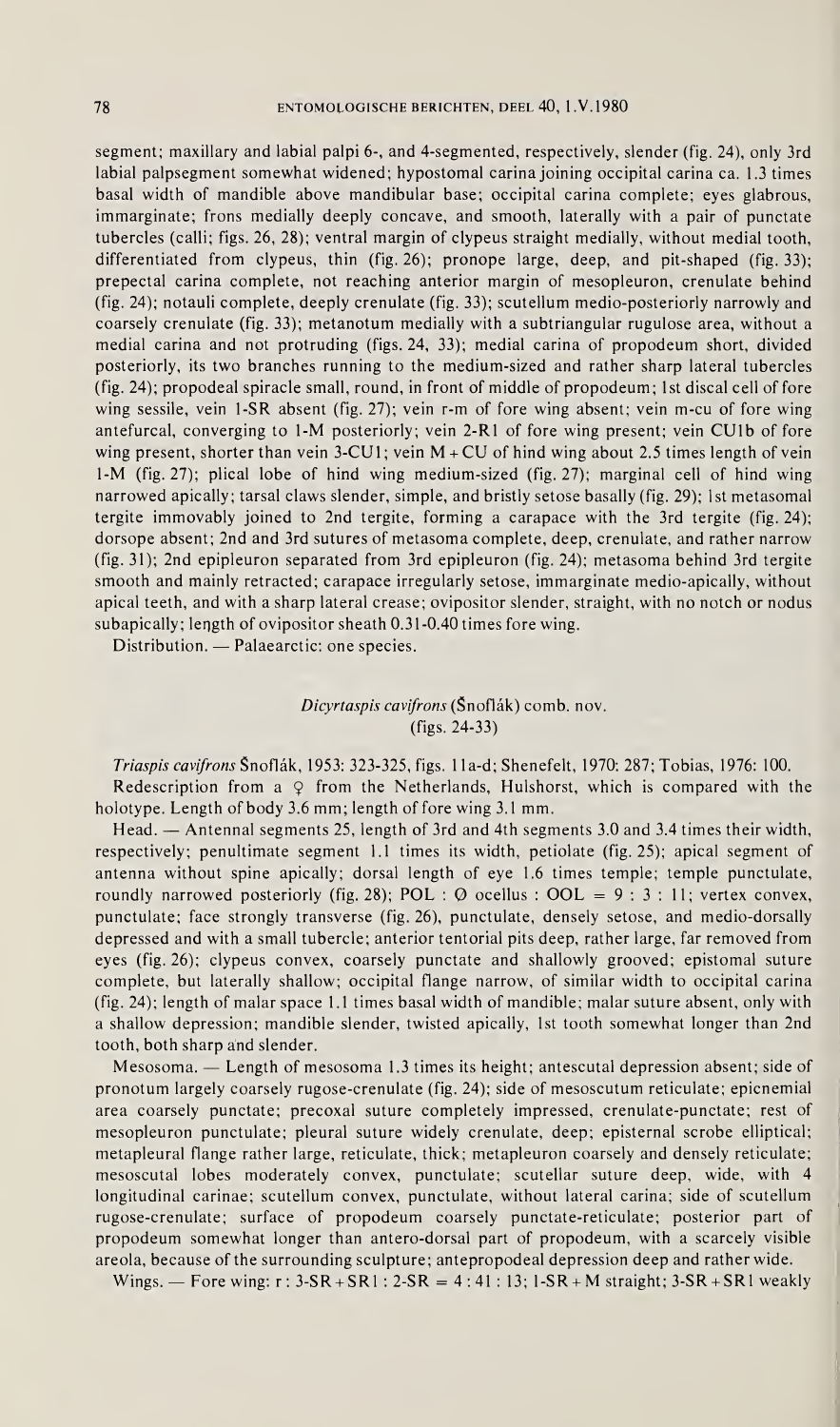ENTOMOLOGISCHE BERICHTEN, DEEL 40, <sup>1</sup> .V. 1980